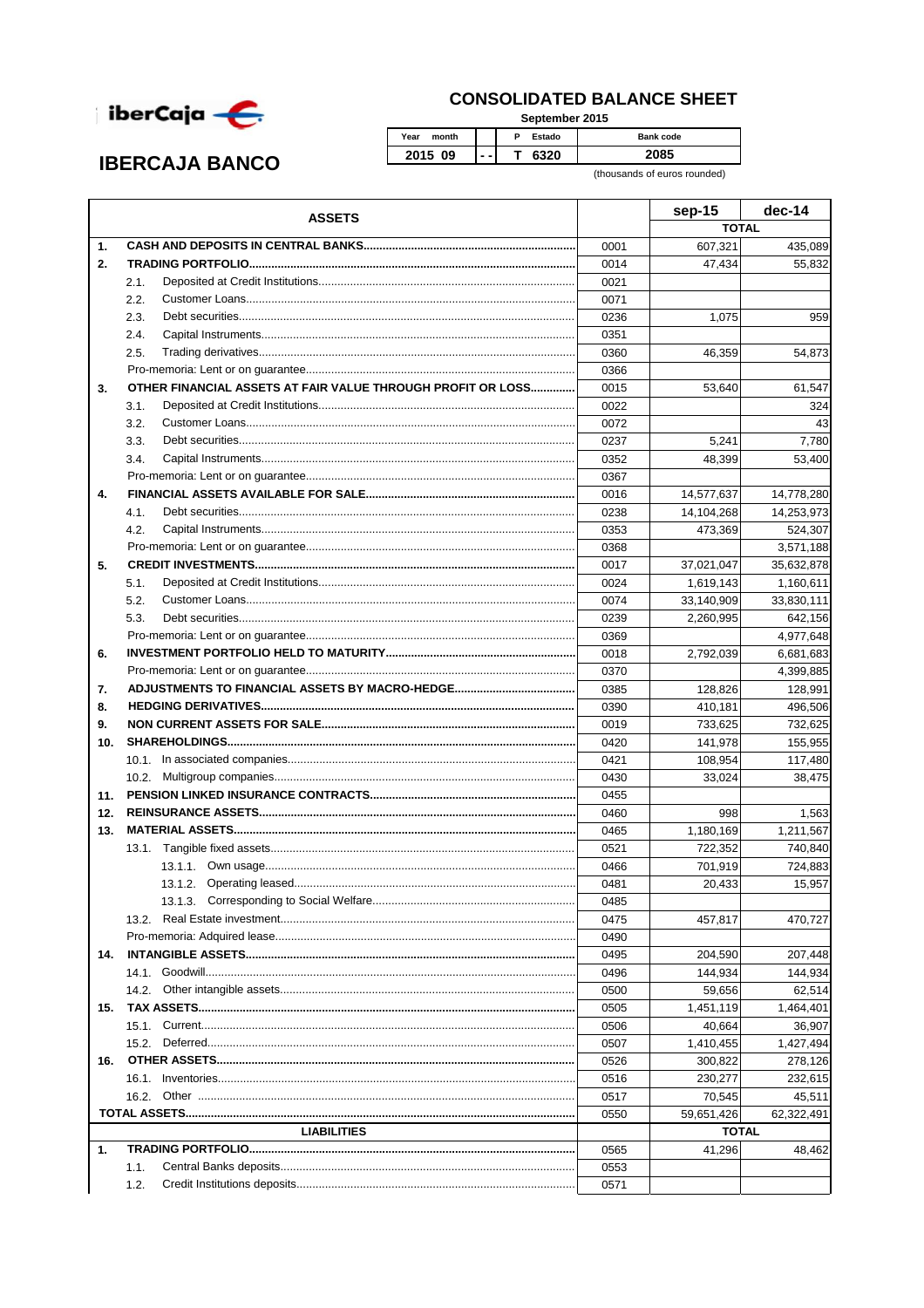

## **CONSOLIDATED BALANCE SHEET**

**September 2015**

| -                     |               |     |        |                  |
|-----------------------|---------------|-----|--------|------------------|
|                       | Year<br>month |     | Estado | <b>Bank code</b> |
| <b>IBERCAJA BANCO</b> | 2015 09       | --- | 6320   | 2085             |
|                       |               |     |        | .                |

(thousands of euros rounded)

|     | 1.3. |                                                                          | 0616 |              |            |
|-----|------|--------------------------------------------------------------------------|------|--------------|------------|
|     | 1.4. |                                                                          | 0766 |              |            |
|     | 1.5. |                                                                          | 0795 | 41,296       | 48,462     |
|     | 1.6. |                                                                          | 0800 |              |            |
|     | 1.7. |                                                                          | 0861 |              |            |
| 2.  |      | OTHER FINANCIAL LIABILITIES AT FAIR VALUE THROUGH PROFIT OR LOSS         | 0566 |              |            |
|     | 2.1. |                                                                          | 0552 |              |            |
|     | 2.2. |                                                                          | 0572 |              |            |
|     | 2.3. |                                                                          | 0617 |              |            |
|     | 2.4. |                                                                          | 0767 |              |            |
|     | 2.5. |                                                                          | 0842 |              |            |
|     | 2.6. |                                                                          | 0862 |              |            |
| 3.  |      |                                                                          | 0568 | 48,046,169   | 50,824,160 |
|     | 3.1. |                                                                          | 0554 | 2,052,539    | 4,848,302  |
|     | 3.2. |                                                                          | 0574 | 4,212,908    | 3,241,613  |
|     | 3.3. |                                                                          | 0619 | 39,006,099   | 39,868,562 |
|     | 3.4. |                                                                          | 0769 | 970,312      | 1,631,249  |
|     | 3.5. |                                                                          | 0844 | 1,057,814    | 556,574    |
|     | 3.6. |                                                                          | 0865 | 746,497      | 677,860    |
| 4.  |      | ADJUSTMENTS TO FINANCIAL LIABILITIES BY MACRO-HEDGE                      | 0890 | 5,765        | 6,668      |
| 5.  |      |                                                                          | 0895 | 1,014,630    | 604,912    |
| 6.  |      |                                                                          | 0569 |              |            |
| 7.  |      |                                                                          | 0910 | 6,938,282    | 7,103,517  |
| 8.  |      |                                                                          | 0915 | 423,619      | 352,183    |
|     | 8.1. |                                                                          | 0916 | 170,525      | 172,755    |
|     | 8.2. |                                                                          | 0922 | 10,319       | 10,307     |
|     | 8.3. |                                                                          | 0923 | 24,730       | 26,027     |
|     | 8.4. |                                                                          | 0927 | 218,045      | 143,094    |
| 9.  |      |                                                                          | 0930 | 352,179      | 413,296    |
|     | 9.1. |                                                                          | 0931 | 12,828       | 5,907      |
|     | 9.2. |                                                                          | 0932 | 339,351      | 407,389    |
| 10. |      |                                                                          | 0941 |              |            |
| 11. |      |                                                                          | 0956 | 66,569       | 147,697    |
| 12. |      |                                                                          | 0961 |              |            |
|     |      |                                                                          | 1000 | 56,888,509   | 59,500,895 |
|     |      | <b>NET WORTH</b>                                                         |      | <b>TOTAL</b> |            |
| 1.  |      |                                                                          | 1020 | 2,622,497    | 2,518,359  |
|     | 1.1. |                                                                          | 1021 | 2,611,730    | 2,611,730  |
|     |      | 1.1.1.                                                                   | 1022 | 2,611,730    | 2,611,730  |
|     |      | 1.1.2.                                                                   | 1027 |              |            |
|     | 1.2. | Premium                                                                  | 1030 |              |            |
|     | 1.3. |                                                                          | 1031 | $-92,355$    | $-244,024$ |
|     |      | 1.3.1.                                                                   | 1033 | $-18,245$    | $-161,037$ |
|     |      | Reserves/ losses from companies accounted by Equity method<br>1.3.2.     | 1036 | $-74,110$    | $-82,987$  |
|     | 1.4. |                                                                          | 1040 |              |            |
|     |      | 1.4.1.                                                                   | 1041 |              |            |
|     |      | 1.4.2.<br>Cuotas participativas and associated funds (just Saving Banks) | 1055 |              |            |
|     |      | 1.4.3.                                                                   | 1042 |              |            |
|     | 1.5. |                                                                          | 1050 |              |            |
|     | 1.6. |                                                                          | 1065 | 103,122      | 150,653    |
|     | 1.7. |                                                                          | 1070 |              |            |
| 2.  |      |                                                                          | 1005 | 140,592      | 302,710    |
|     | 2.1. |                                                                          | 1006 | 439,970      | 672,133    |
|     | 2.2. |                                                                          | 1011 |              | -98        |
|     | 2.3. |                                                                          | 1012 |              |            |
|     | 2.4. |                                                                          | 1013 |              |            |
|     |      |                                                                          |      |              |            |
|     | 2.5. |                                                                          | 1014 |              |            |